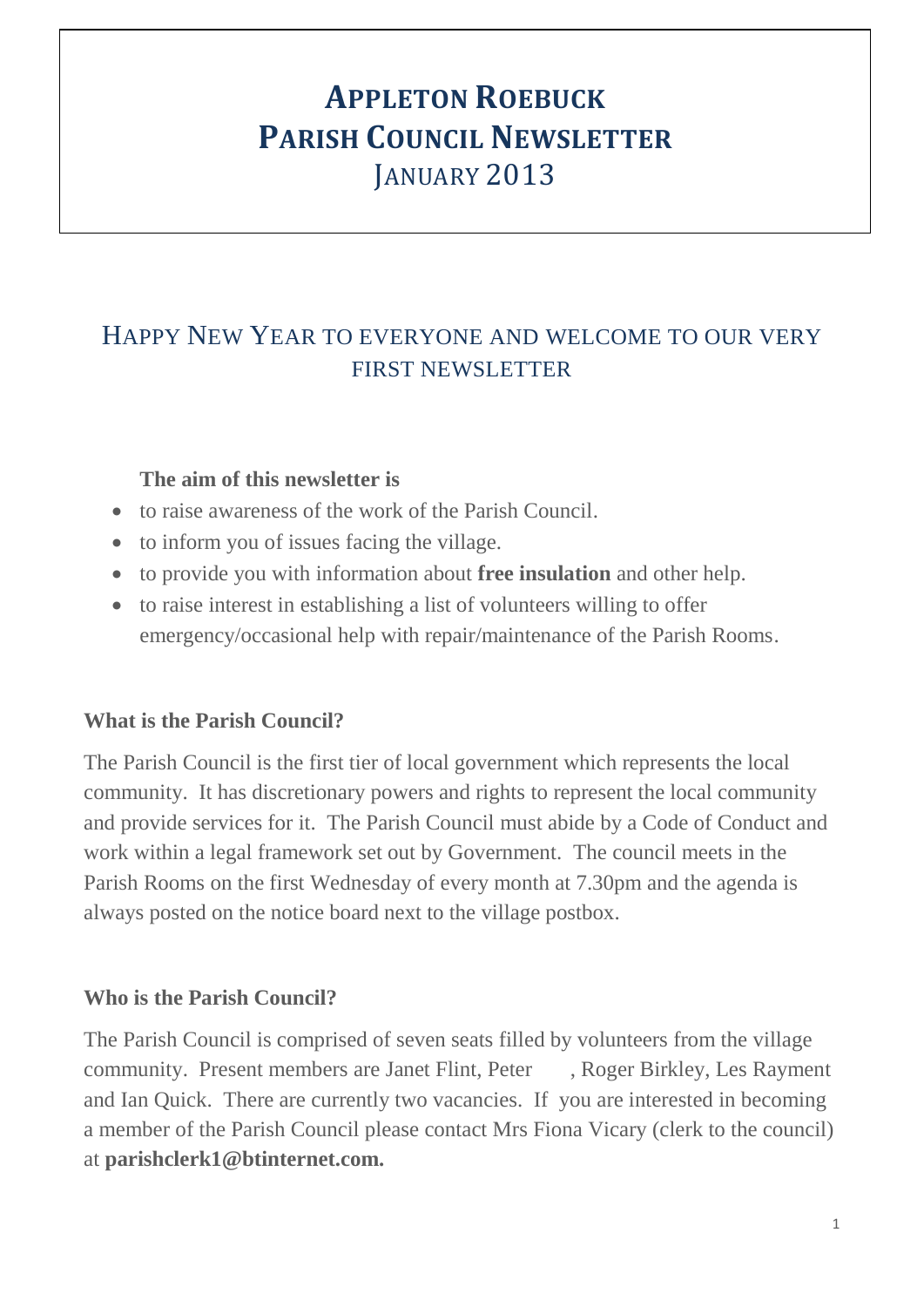#### **FUTURE work for the council which AFFECTS YOU**

The Parish Council is shortly to begin work on a **Neighbourhood Plan.** This is a community led framework for guiding the future development, regeneration and conservation of our village. It can cover a range of issues relevant to Appleton Roebuck - housing and transport to name but two - and it carries weight within local government. It is important that we develop this document so that we have a say in shaping the future of our village. It will require consultation with all residents and could take up to two years to prepare. Please look out in future months for any communication from the council with regard to this matter - it is important.

#### **Keeping warm**

Selby District Council is working with Yorkshire Energy Partnership to offer **ALL** residents **FREE** loft and cavity insulation. They also have funding available for external wall insulation and polybeads designed for stone or narrow cavities. If you are interested ring **01904 554 406** or email **advice@energypartnership.org.uk**

Carillion Energy Services are advertising **funding** which is available to help replace old inefficient **boilers**. If you own your own home or rent from a private landlord and are in receipt of certain benefits (listed below) you may qualify for free warm improvements (some of the benefits listed carry additional requirements).

Child Tax Credit Working Tax Credit Income Support Income related Employment and Support Allowance Pension Credit Income based Job Seekers Allowance

For full information **call free** on **0800 408 7651** and quote **ECO-005**